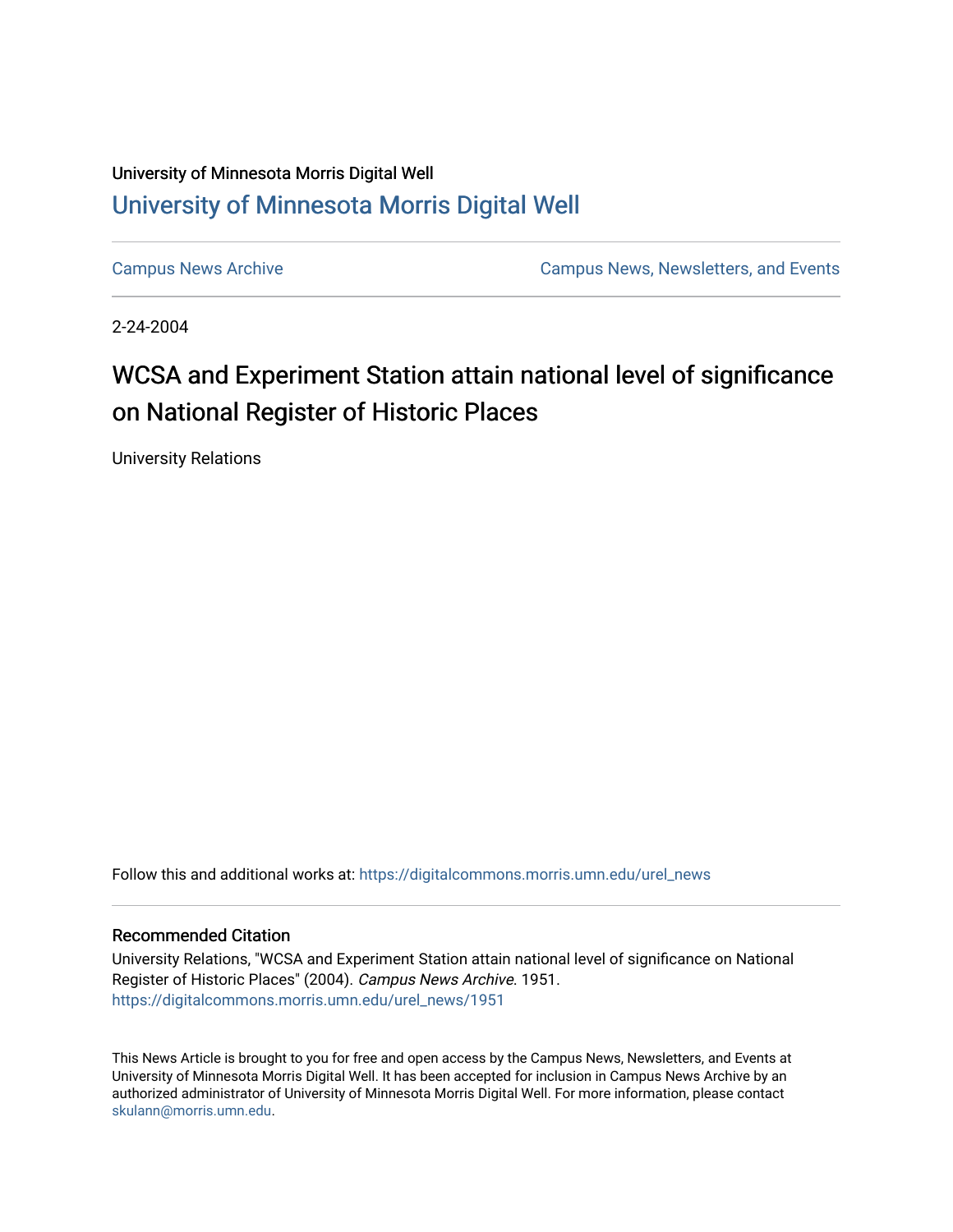

Contact Melissa Weber, Director of Communications Phone: 320-589-6414, weberm@morris.umn.edu

Jenna Ray, Editor/Writer Phone: 320-589-6068, jrray@morris.umn.edu

## **WCSA and Experiment Station attain national level of significance on National Register of Historic Places**

*Summary:* 

(February 24, 2004)-The West Central School of Agriculture and Experiment Station Historic District has been named to a national level of significance on the National Register of Historic Places. The district is located at the heart of the UMM campus.

One of the most intact examples of a residential agriculture high school still standing in the U.S., the WCSA was already entered on the National Register of Historic Places at a statewide level of significance in January 2003. The campus is also believed to be the earliest and most intact U.S. campus designed by prominent landscape architects Morell and Nichols. The historic district nomination brings with it a challenge to preserve, and, when possible, rehabilitate the historic landscapes and buildings within the district. Following the statewide designation on the National Register, UMM was awarded \$180,000 from the Getty Grant Program for the development of a preservation plan for the WCSA and Experiment Station Historic District.

"National recognition of the significance of the UMM/WCSA campus is important and appropriate because it affirms the role of rural education for farm boys and girls during the first half of the 20th Century," said UMM Chancellor Sam Schuman. "The core buildings surrounding our campus mall are a living museum of architecture, and the culture, of a boarding agricultural high school of that period. Even as UMM has become a national leader as a liberal arts college, we acknowledge with gratitude and respect the two institutions, which preceded us on this ground, the Indian Boarding School (1887-1909), and the WCSA (1910-1963)"

The Morris firm of Gemini Research, owned by Sue Granger and Scott Kelly, working under contract with UMM, provided compelling documentation to the State Historic Preservation Office on behalf of the WCSA. Research to support the document came from Dr. Richard H. Thomas of Cornell College who had previously conducted a study in an attempt to place the WCSA campus in a national context.

"There are about 1,500 sites and districts in Minnesota on the National Register," said Granger. "The vast majority are listed with a 'local' or 'statewide' level of significance. The WCSA and Experiment Station Historic District now joins approximately 80 of the 1,500 that are listed with a 'national' level of significance."

Granger added that "properties that are listed on the National Register with 'national' significance are thereby recognized as having significance to the history of the nation, rather than merely having significance to the state, or to a locality." National significance may gain more public recognition and support, said Granger. For example, a level of national significance opens an important grant-funding opportunity through the federal government's "Save America's Treasures" grant program and there may be others, according to Granger.

"In all grant applications for historic preservation funding, it will undoubtedly be a plus," said Granger.